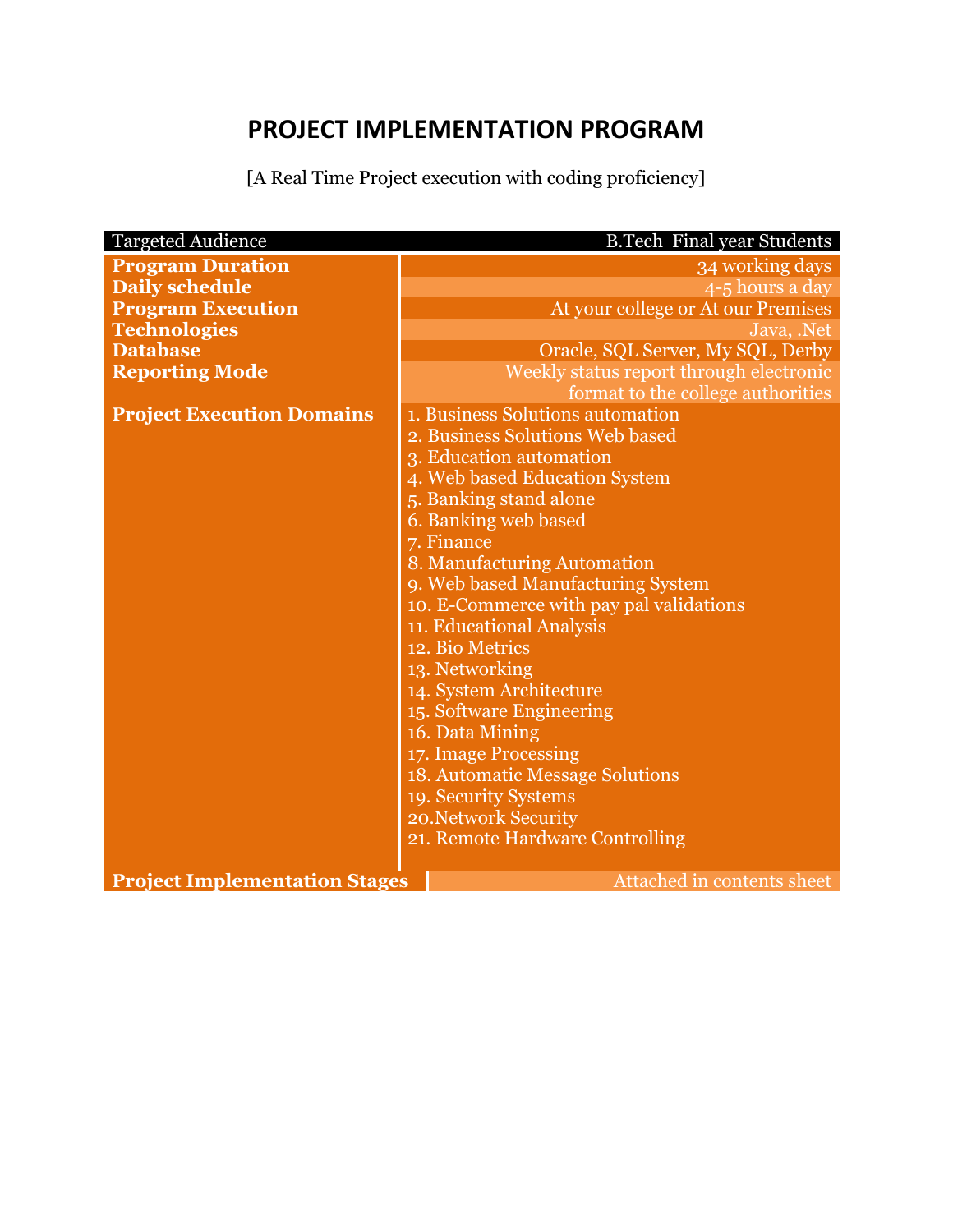# **PROGRAM SCHEDULE CONTENTS**

- **1. Introduction to Academic Project.**
- **2. IDENTIFICATION OF PROJECT**
- a. Abstract
- b. Problem Statement
- c. Problem Identification
- d. Existing System
- e. Proposed System
- **3. Business Requirements**
- a. Scope of the project
- b. External Deliverables
- c. Internal Deliverables
- **4. Module Specification**
- a. Description of the project
- b. Module Specification
- c. Functionality of the modules
- d. Functionality of the project
- e. Utilization Environment
- f. System Boundaries
- **5. User Requirements**
- a. User Requirements
- b. Requirement Elicitation
- c. Effectiveness requirements
- d. Operational Life Cycle.

# **6. Software requirement specifications**

- a. Operating System
- b. Software Requirements
- c. Hardware Requirements
- d. Reporting Tools
- **7. Research Work**
- a. Basic Technology familiarity
- b. Specific Technologies Identification and
- Study in regard with the project
- c. Additional Technologies requirements and Research
- d. Road map of Technologies utilization.

# **8. Technologies Familiarity**

- a. Identify required Technologies
- b. Learning the specific technologies and practice

# **9. Project Design**

- a. UML Diagrams
- b. Data Flow Diagrams

# **10. Database Design**

- a. Normalization
- b. Creation of Tables
- c. Relational Database Structure
- d. Physical Database Structure

# **11. Front End Development**

- a. Main Screen
- b. Module Screens
- c. Linking Screens
- d. User Specification Screens
- e. Reports

# **12.Logic and Algorithms**

- a. Validations
- b. Algorithms

# c. Logic

**13.Coding** 

# **14.Database Querying**

- i. Logical Database Design
- ii. Normalization
- iii. Creation of Tables
- iv. Relational Database Structure
- v. Physical Database Structure

# **15.Reports Generation**

- a. Identification of reporting tools
- b. Synchronizing Reports with database
- c. User requirement Specifications

# **16.Printer Settings**

- a. User requirement
- b. Reports type
- c. Printer specifications
- d. Setting printers with software output

# **17.Execution**

- a. Executing the code
- b. Executing the modules
- c. Execution of inter‐module relation
- d. Execution of module decomposition.

# **18.Testing**

- a. Unit testing
- b. Integration Testing
- c. Test Plan
- d. Test Cases
- e. Test Logs
- **19. Code Evaluation and Test Run**
- a. Rectification of Errors
- b. Evaluation of code
- c. Evaluation of algorithms
- d. Developing the Executable file

#### **20. Implementation**

- a. Deployment of Operating System
- b. Deployment of Database
- c. Deployment of Application Server
- d. Deployment of Networking
- e. Deployment of Client Server Architecture
- f. Deployment of Executable file
- g. Deployment of Database
- h. Deployment of Tables and Views
- **21. Documentation**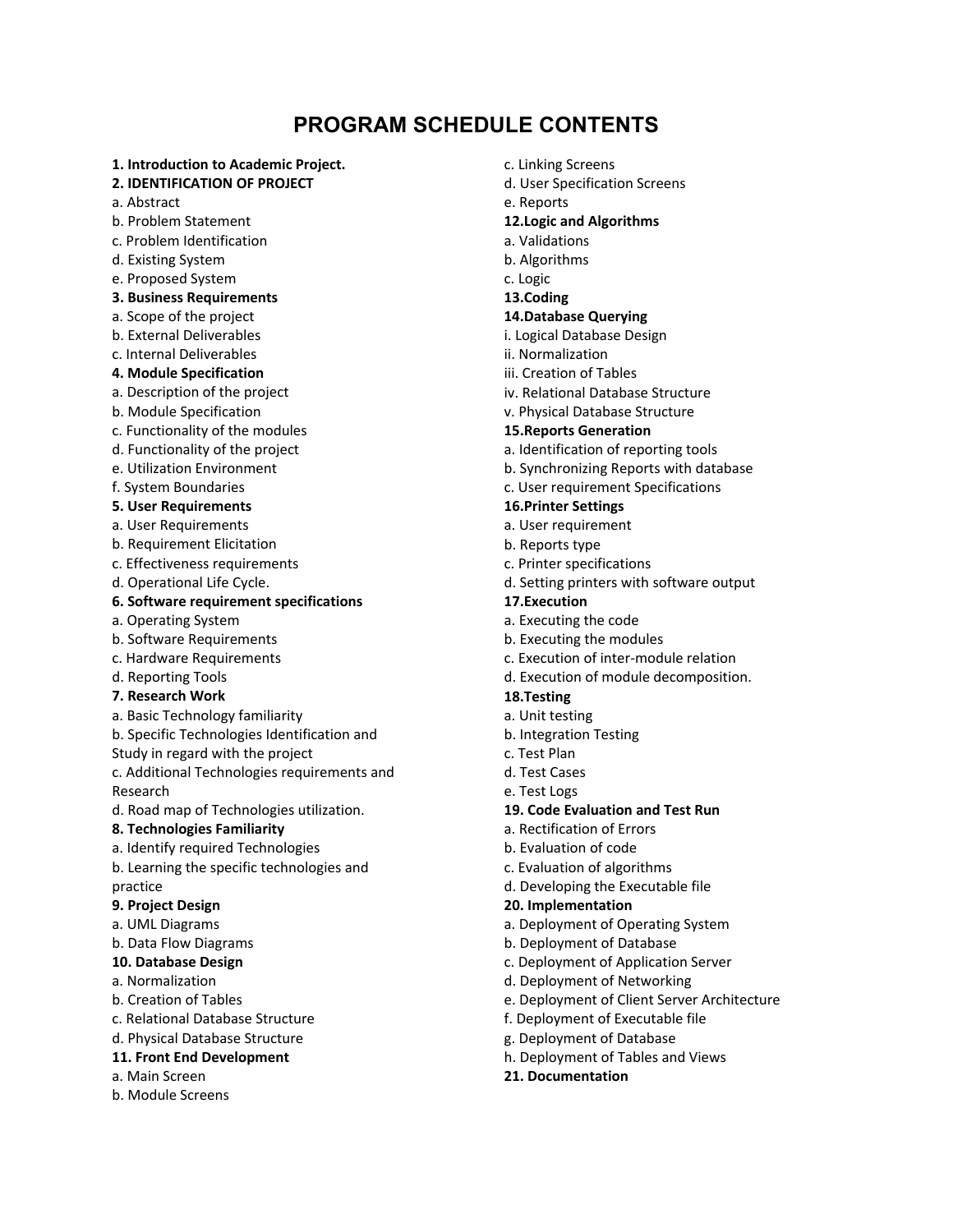| <b>Schedule</b>  | Program                                    | <b>Duration</b>        | <b>Resources</b>       |
|------------------|--------------------------------------------|------------------------|------------------------|
| DAY <sub>1</sub> | 1. IDENTIFICATION OF PROJECT               | 20 min per             | <b>Discussion room</b> |
|                  | a. Abstract                                | batch                  |                        |
|                  | b. Problem Statement                       |                        |                        |
|                  | c. Problem Identification                  | $6 - 8$ hours a<br>day |                        |
|                  | d. Existing System                         |                        |                        |
|                  | e. Proposed System                         |                        |                        |
| DAY <sub>2</sub> | <b>Business Requirements</b>               | 20 min per             | <b>Discussion room</b> |
|                  | a. Scope of the project                    | batch                  |                        |
|                  | b. External Deliverables                   |                        |                        |
|                  | c. Internal Deliverables                   | $6 - 8$ hours a<br>day |                        |
|                  | <b>Module Specification</b>                |                        |                        |
|                  | a. Description of the project              |                        |                        |
|                  | b. Module Specification                    |                        |                        |
|                  | c. Functionality of the modules            |                        |                        |
|                  | d. Functionality of the project            |                        |                        |
|                  | e. Utilization Environment                 |                        |                        |
|                  | f. System Boundaries                       |                        |                        |
|                  | <b>User Requirements</b>                   |                        |                        |
|                  | a. User Requirements                       |                        |                        |
|                  | b. Requirement Elicitation                 |                        |                        |
|                  | c. Effectiveness requirements              |                        |                        |
|                  | d. Operational Life Cycle.                 |                        |                        |
| DAY <sub>3</sub> | <b>Business Requirements</b>               | 20 min per             | <b>Discussion room</b> |
|                  | <b>Module Specification</b>                | batch                  |                        |
|                  | <b>User Requirements</b>                   | $6 - 8$ hours a        |                        |
|                  | CONTINUED                                  | day                    |                        |
|                  |                                            |                        |                        |
| DAY 4            | <b>Business Requirements</b>               | 20 min per             | <b>Discussion room</b> |
|                  | <b>Module Specification</b>                | batch                  |                        |
|                  | <b>User Requirements</b>                   | $6 - 8$ hours a        |                        |
|                  | <b>CONTINUED</b>                           | day                    |                        |
| DAY <sub>5</sub> | Software requirement specifications        | 20 min per             | <b>Discussion room</b> |
|                  | (Technologies Identification)              | batch                  |                        |
|                  | a. Operating System                        |                        |                        |
|                  | b. Software Requirements                   | $6 - 8$ hours a<br>day |                        |
|                  | c. Hardware Requirements                   |                        |                        |
|                  | d. Reporting Tools                         |                        |                        |
| DAY <sub>6</sub> | <b>Software requirement specifications</b> | 20 min per             | <b>Discussion room</b> |
|                  | (Technologies Identification)              | batch                  |                        |
|                  | a. Operating System                        |                        |                        |
|                  | b. Software Requirements                   | $6 - 8$ hours a<br>day |                        |
|                  | c. Hardware Requirements                   |                        |                        |
|                  | d. Reporting Tools                         |                        |                        |
| DAY <sub>7</sub> | Software requirement specifications        | 20 min per             | <b>Discussion room</b> |
|                  | (Technologies Identification)              | batch                  |                        |
|                  | CONTINUED                                  | $6 - 8$ hours          |                        |
|                  |                                            | a day                  |                        |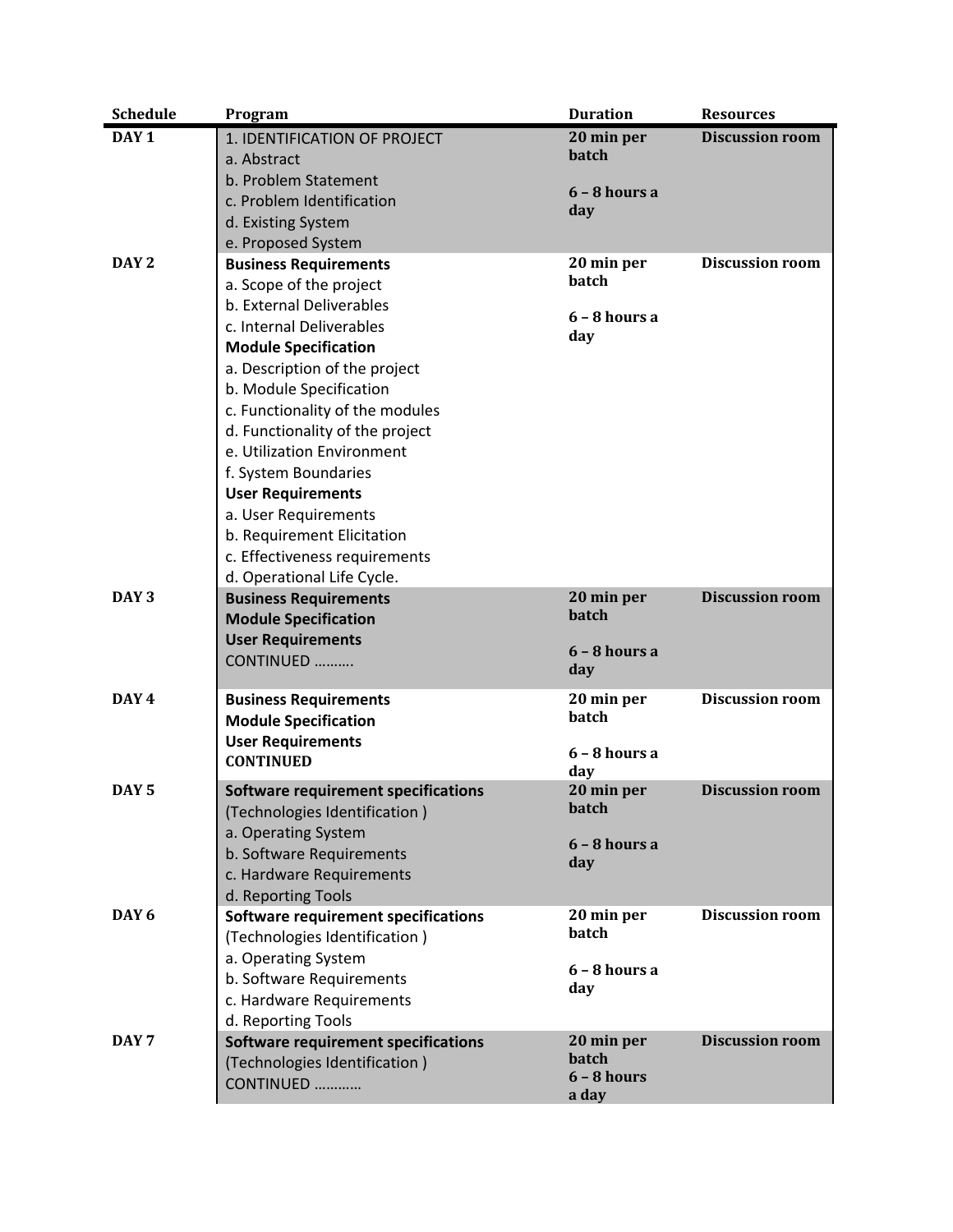| DAY <sub>8</sub><br><b>6 HOURS A DAY</b><br><b>CLASS ROOM /</b><br><b>TECHNOLOGY FAMILIARITY</b><br><b>LAB</b><br>a. Basic Technology familiarity<br><b>CLASS ROOM</b><br><b>6 HOURS A DAY</b><br>DAY <sub>9</sub><br><b>TECHNOLOGY FAMILIARITY</b><br>a. Basic Technology familiarity<br><b>6 HOURS A DAY</b><br><b>CLASS ROOM</b><br><b>DAY 10</b><br><b>TECHNOLOGY FAMILIARITY</b><br>a. Basic Technology familiarity<br><b>6 HOURS A DAY</b><br><b>CLASS ROOM</b><br><b>DAY 11</b><br>Specific Technologies Identification and Study<br>in regard with the project<br><b>DAY 12</b><br><b>6 HOURS A DAY</b><br><b>CLASS ROOM</b><br>c. Additional Technologies requirements and<br>Research<br><b>Discussion room</b><br><b>DAY 13</b><br>20 min per<br><b>DESIGN OF THE PROJECT</b><br><b>batch</b><br>a. UML Diagrams<br>b. Data Flow Diagrams<br>$6 - 8$ hours a<br><b>DATABASE DESIGN</b><br>day<br>a. Normalization<br>b. Creation of Tables<br>c. Relational Database Structure<br>d. Physical Database Structure<br><b>DAY 14</b><br>20 min per<br><b>Discussion room</b><br><b>DESIGN OF THE PROJECT</b><br>batch<br>a. UML Diagrams<br>b. Data Flow Diagrams<br>$6 - 8$ hours a<br><b>DATABASE DESIGN</b><br>day<br>a. Normalization<br>b. Creation of Tables<br>c. Relational Database Structure<br>d. Physical Database Structure<br><b>6 HOURS A DAY</b><br><b>DAY 15</b><br><b>LAB</b><br>10. Front End Development<br>a. Main Screen<br>b. Module Screens<br>c. Linking Screens<br>d. User Specification Screens<br>e. Reports<br><b>DAY 16</b><br><b>6 HOURS A DAY</b><br><b>LAB</b><br>10. Front End Development<br>a. Main Screen<br>b. Module Screens<br>c. Linking Screens<br>d. User Specification Screens<br>e. Reports<br><b>6 HOURS A DAY</b><br><b>DAY17</b><br>10. Front End Development<br><b>LAB</b><br>a. Main Screen<br>b. Module Screens<br>c. Linking Screens<br>d. User Specification Screens<br>e. Reports<br>DAY18<br><b>6 HOURS A DAY</b><br><b>LAB</b><br>10. Front End Development<br>a. Main Screen<br>b. Module Screens<br>c. Linking Screens |  |  |
|------------------------------------------------------------------------------------------------------------------------------------------------------------------------------------------------------------------------------------------------------------------------------------------------------------------------------------------------------------------------------------------------------------------------------------------------------------------------------------------------------------------------------------------------------------------------------------------------------------------------------------------------------------------------------------------------------------------------------------------------------------------------------------------------------------------------------------------------------------------------------------------------------------------------------------------------------------------------------------------------------------------------------------------------------------------------------------------------------------------------------------------------------------------------------------------------------------------------------------------------------------------------------------------------------------------------------------------------------------------------------------------------------------------------------------------------------------------------------------------------------------------------------------------------------------------------------------------------------------------------------------------------------------------------------------------------------------------------------------------------------------------------------------------------------------------------------------------------------------------------------------------------------------------------------------------------------------------------------------------------------------------------------------------------------------------------------------------|--|--|
|                                                                                                                                                                                                                                                                                                                                                                                                                                                                                                                                                                                                                                                                                                                                                                                                                                                                                                                                                                                                                                                                                                                                                                                                                                                                                                                                                                                                                                                                                                                                                                                                                                                                                                                                                                                                                                                                                                                                                                                                                                                                                          |  |  |
|                                                                                                                                                                                                                                                                                                                                                                                                                                                                                                                                                                                                                                                                                                                                                                                                                                                                                                                                                                                                                                                                                                                                                                                                                                                                                                                                                                                                                                                                                                                                                                                                                                                                                                                                                                                                                                                                                                                                                                                                                                                                                          |  |  |
|                                                                                                                                                                                                                                                                                                                                                                                                                                                                                                                                                                                                                                                                                                                                                                                                                                                                                                                                                                                                                                                                                                                                                                                                                                                                                                                                                                                                                                                                                                                                                                                                                                                                                                                                                                                                                                                                                                                                                                                                                                                                                          |  |  |
|                                                                                                                                                                                                                                                                                                                                                                                                                                                                                                                                                                                                                                                                                                                                                                                                                                                                                                                                                                                                                                                                                                                                                                                                                                                                                                                                                                                                                                                                                                                                                                                                                                                                                                                                                                                                                                                                                                                                                                                                                                                                                          |  |  |
|                                                                                                                                                                                                                                                                                                                                                                                                                                                                                                                                                                                                                                                                                                                                                                                                                                                                                                                                                                                                                                                                                                                                                                                                                                                                                                                                                                                                                                                                                                                                                                                                                                                                                                                                                                                                                                                                                                                                                                                                                                                                                          |  |  |
|                                                                                                                                                                                                                                                                                                                                                                                                                                                                                                                                                                                                                                                                                                                                                                                                                                                                                                                                                                                                                                                                                                                                                                                                                                                                                                                                                                                                                                                                                                                                                                                                                                                                                                                                                                                                                                                                                                                                                                                                                                                                                          |  |  |
|                                                                                                                                                                                                                                                                                                                                                                                                                                                                                                                                                                                                                                                                                                                                                                                                                                                                                                                                                                                                                                                                                                                                                                                                                                                                                                                                                                                                                                                                                                                                                                                                                                                                                                                                                                                                                                                                                                                                                                                                                                                                                          |  |  |
|                                                                                                                                                                                                                                                                                                                                                                                                                                                                                                                                                                                                                                                                                                                                                                                                                                                                                                                                                                                                                                                                                                                                                                                                                                                                                                                                                                                                                                                                                                                                                                                                                                                                                                                                                                                                                                                                                                                                                                                                                                                                                          |  |  |
|                                                                                                                                                                                                                                                                                                                                                                                                                                                                                                                                                                                                                                                                                                                                                                                                                                                                                                                                                                                                                                                                                                                                                                                                                                                                                                                                                                                                                                                                                                                                                                                                                                                                                                                                                                                                                                                                                                                                                                                                                                                                                          |  |  |
|                                                                                                                                                                                                                                                                                                                                                                                                                                                                                                                                                                                                                                                                                                                                                                                                                                                                                                                                                                                                                                                                                                                                                                                                                                                                                                                                                                                                                                                                                                                                                                                                                                                                                                                                                                                                                                                                                                                                                                                                                                                                                          |  |  |
|                                                                                                                                                                                                                                                                                                                                                                                                                                                                                                                                                                                                                                                                                                                                                                                                                                                                                                                                                                                                                                                                                                                                                                                                                                                                                                                                                                                                                                                                                                                                                                                                                                                                                                                                                                                                                                                                                                                                                                                                                                                                                          |  |  |
|                                                                                                                                                                                                                                                                                                                                                                                                                                                                                                                                                                                                                                                                                                                                                                                                                                                                                                                                                                                                                                                                                                                                                                                                                                                                                                                                                                                                                                                                                                                                                                                                                                                                                                                                                                                                                                                                                                                                                                                                                                                                                          |  |  |
|                                                                                                                                                                                                                                                                                                                                                                                                                                                                                                                                                                                                                                                                                                                                                                                                                                                                                                                                                                                                                                                                                                                                                                                                                                                                                                                                                                                                                                                                                                                                                                                                                                                                                                                                                                                                                                                                                                                                                                                                                                                                                          |  |  |
|                                                                                                                                                                                                                                                                                                                                                                                                                                                                                                                                                                                                                                                                                                                                                                                                                                                                                                                                                                                                                                                                                                                                                                                                                                                                                                                                                                                                                                                                                                                                                                                                                                                                                                                                                                                                                                                                                                                                                                                                                                                                                          |  |  |
|                                                                                                                                                                                                                                                                                                                                                                                                                                                                                                                                                                                                                                                                                                                                                                                                                                                                                                                                                                                                                                                                                                                                                                                                                                                                                                                                                                                                                                                                                                                                                                                                                                                                                                                                                                                                                                                                                                                                                                                                                                                                                          |  |  |
|                                                                                                                                                                                                                                                                                                                                                                                                                                                                                                                                                                                                                                                                                                                                                                                                                                                                                                                                                                                                                                                                                                                                                                                                                                                                                                                                                                                                                                                                                                                                                                                                                                                                                                                                                                                                                                                                                                                                                                                                                                                                                          |  |  |
|                                                                                                                                                                                                                                                                                                                                                                                                                                                                                                                                                                                                                                                                                                                                                                                                                                                                                                                                                                                                                                                                                                                                                                                                                                                                                                                                                                                                                                                                                                                                                                                                                                                                                                                                                                                                                                                                                                                                                                                                                                                                                          |  |  |
|                                                                                                                                                                                                                                                                                                                                                                                                                                                                                                                                                                                                                                                                                                                                                                                                                                                                                                                                                                                                                                                                                                                                                                                                                                                                                                                                                                                                                                                                                                                                                                                                                                                                                                                                                                                                                                                                                                                                                                                                                                                                                          |  |  |
|                                                                                                                                                                                                                                                                                                                                                                                                                                                                                                                                                                                                                                                                                                                                                                                                                                                                                                                                                                                                                                                                                                                                                                                                                                                                                                                                                                                                                                                                                                                                                                                                                                                                                                                                                                                                                                                                                                                                                                                                                                                                                          |  |  |
|                                                                                                                                                                                                                                                                                                                                                                                                                                                                                                                                                                                                                                                                                                                                                                                                                                                                                                                                                                                                                                                                                                                                                                                                                                                                                                                                                                                                                                                                                                                                                                                                                                                                                                                                                                                                                                                                                                                                                                                                                                                                                          |  |  |
|                                                                                                                                                                                                                                                                                                                                                                                                                                                                                                                                                                                                                                                                                                                                                                                                                                                                                                                                                                                                                                                                                                                                                                                                                                                                                                                                                                                                                                                                                                                                                                                                                                                                                                                                                                                                                                                                                                                                                                                                                                                                                          |  |  |
|                                                                                                                                                                                                                                                                                                                                                                                                                                                                                                                                                                                                                                                                                                                                                                                                                                                                                                                                                                                                                                                                                                                                                                                                                                                                                                                                                                                                                                                                                                                                                                                                                                                                                                                                                                                                                                                                                                                                                                                                                                                                                          |  |  |
|                                                                                                                                                                                                                                                                                                                                                                                                                                                                                                                                                                                                                                                                                                                                                                                                                                                                                                                                                                                                                                                                                                                                                                                                                                                                                                                                                                                                                                                                                                                                                                                                                                                                                                                                                                                                                                                                                                                                                                                                                                                                                          |  |  |
|                                                                                                                                                                                                                                                                                                                                                                                                                                                                                                                                                                                                                                                                                                                                                                                                                                                                                                                                                                                                                                                                                                                                                                                                                                                                                                                                                                                                                                                                                                                                                                                                                                                                                                                                                                                                                                                                                                                                                                                                                                                                                          |  |  |
|                                                                                                                                                                                                                                                                                                                                                                                                                                                                                                                                                                                                                                                                                                                                                                                                                                                                                                                                                                                                                                                                                                                                                                                                                                                                                                                                                                                                                                                                                                                                                                                                                                                                                                                                                                                                                                                                                                                                                                                                                                                                                          |  |  |
|                                                                                                                                                                                                                                                                                                                                                                                                                                                                                                                                                                                                                                                                                                                                                                                                                                                                                                                                                                                                                                                                                                                                                                                                                                                                                                                                                                                                                                                                                                                                                                                                                                                                                                                                                                                                                                                                                                                                                                                                                                                                                          |  |  |
|                                                                                                                                                                                                                                                                                                                                                                                                                                                                                                                                                                                                                                                                                                                                                                                                                                                                                                                                                                                                                                                                                                                                                                                                                                                                                                                                                                                                                                                                                                                                                                                                                                                                                                                                                                                                                                                                                                                                                                                                                                                                                          |  |  |
|                                                                                                                                                                                                                                                                                                                                                                                                                                                                                                                                                                                                                                                                                                                                                                                                                                                                                                                                                                                                                                                                                                                                                                                                                                                                                                                                                                                                                                                                                                                                                                                                                                                                                                                                                                                                                                                                                                                                                                                                                                                                                          |  |  |
|                                                                                                                                                                                                                                                                                                                                                                                                                                                                                                                                                                                                                                                                                                                                                                                                                                                                                                                                                                                                                                                                                                                                                                                                                                                                                                                                                                                                                                                                                                                                                                                                                                                                                                                                                                                                                                                                                                                                                                                                                                                                                          |  |  |
|                                                                                                                                                                                                                                                                                                                                                                                                                                                                                                                                                                                                                                                                                                                                                                                                                                                                                                                                                                                                                                                                                                                                                                                                                                                                                                                                                                                                                                                                                                                                                                                                                                                                                                                                                                                                                                                                                                                                                                                                                                                                                          |  |  |
|                                                                                                                                                                                                                                                                                                                                                                                                                                                                                                                                                                                                                                                                                                                                                                                                                                                                                                                                                                                                                                                                                                                                                                                                                                                                                                                                                                                                                                                                                                                                                                                                                                                                                                                                                                                                                                                                                                                                                                                                                                                                                          |  |  |
|                                                                                                                                                                                                                                                                                                                                                                                                                                                                                                                                                                                                                                                                                                                                                                                                                                                                                                                                                                                                                                                                                                                                                                                                                                                                                                                                                                                                                                                                                                                                                                                                                                                                                                                                                                                                                                                                                                                                                                                                                                                                                          |  |  |
|                                                                                                                                                                                                                                                                                                                                                                                                                                                                                                                                                                                                                                                                                                                                                                                                                                                                                                                                                                                                                                                                                                                                                                                                                                                                                                                                                                                                                                                                                                                                                                                                                                                                                                                                                                                                                                                                                                                                                                                                                                                                                          |  |  |
|                                                                                                                                                                                                                                                                                                                                                                                                                                                                                                                                                                                                                                                                                                                                                                                                                                                                                                                                                                                                                                                                                                                                                                                                                                                                                                                                                                                                                                                                                                                                                                                                                                                                                                                                                                                                                                                                                                                                                                                                                                                                                          |  |  |
|                                                                                                                                                                                                                                                                                                                                                                                                                                                                                                                                                                                                                                                                                                                                                                                                                                                                                                                                                                                                                                                                                                                                                                                                                                                                                                                                                                                                                                                                                                                                                                                                                                                                                                                                                                                                                                                                                                                                                                                                                                                                                          |  |  |
|                                                                                                                                                                                                                                                                                                                                                                                                                                                                                                                                                                                                                                                                                                                                                                                                                                                                                                                                                                                                                                                                                                                                                                                                                                                                                                                                                                                                                                                                                                                                                                                                                                                                                                                                                                                                                                                                                                                                                                                                                                                                                          |  |  |
|                                                                                                                                                                                                                                                                                                                                                                                                                                                                                                                                                                                                                                                                                                                                                                                                                                                                                                                                                                                                                                                                                                                                                                                                                                                                                                                                                                                                                                                                                                                                                                                                                                                                                                                                                                                                                                                                                                                                                                                                                                                                                          |  |  |
|                                                                                                                                                                                                                                                                                                                                                                                                                                                                                                                                                                                                                                                                                                                                                                                                                                                                                                                                                                                                                                                                                                                                                                                                                                                                                                                                                                                                                                                                                                                                                                                                                                                                                                                                                                                                                                                                                                                                                                                                                                                                                          |  |  |
|                                                                                                                                                                                                                                                                                                                                                                                                                                                                                                                                                                                                                                                                                                                                                                                                                                                                                                                                                                                                                                                                                                                                                                                                                                                                                                                                                                                                                                                                                                                                                                                                                                                                                                                                                                                                                                                                                                                                                                                                                                                                                          |  |  |
|                                                                                                                                                                                                                                                                                                                                                                                                                                                                                                                                                                                                                                                                                                                                                                                                                                                                                                                                                                                                                                                                                                                                                                                                                                                                                                                                                                                                                                                                                                                                                                                                                                                                                                                                                                                                                                                                                                                                                                                                                                                                                          |  |  |
|                                                                                                                                                                                                                                                                                                                                                                                                                                                                                                                                                                                                                                                                                                                                                                                                                                                                                                                                                                                                                                                                                                                                                                                                                                                                                                                                                                                                                                                                                                                                                                                                                                                                                                                                                                                                                                                                                                                                                                                                                                                                                          |  |  |
|                                                                                                                                                                                                                                                                                                                                                                                                                                                                                                                                                                                                                                                                                                                                                                                                                                                                                                                                                                                                                                                                                                                                                                                                                                                                                                                                                                                                                                                                                                                                                                                                                                                                                                                                                                                                                                                                                                                                                                                                                                                                                          |  |  |
|                                                                                                                                                                                                                                                                                                                                                                                                                                                                                                                                                                                                                                                                                                                                                                                                                                                                                                                                                                                                                                                                                                                                                                                                                                                                                                                                                                                                                                                                                                                                                                                                                                                                                                                                                                                                                                                                                                                                                                                                                                                                                          |  |  |
|                                                                                                                                                                                                                                                                                                                                                                                                                                                                                                                                                                                                                                                                                                                                                                                                                                                                                                                                                                                                                                                                                                                                                                                                                                                                                                                                                                                                                                                                                                                                                                                                                                                                                                                                                                                                                                                                                                                                                                                                                                                                                          |  |  |
|                                                                                                                                                                                                                                                                                                                                                                                                                                                                                                                                                                                                                                                                                                                                                                                                                                                                                                                                                                                                                                                                                                                                                                                                                                                                                                                                                                                                                                                                                                                                                                                                                                                                                                                                                                                                                                                                                                                                                                                                                                                                                          |  |  |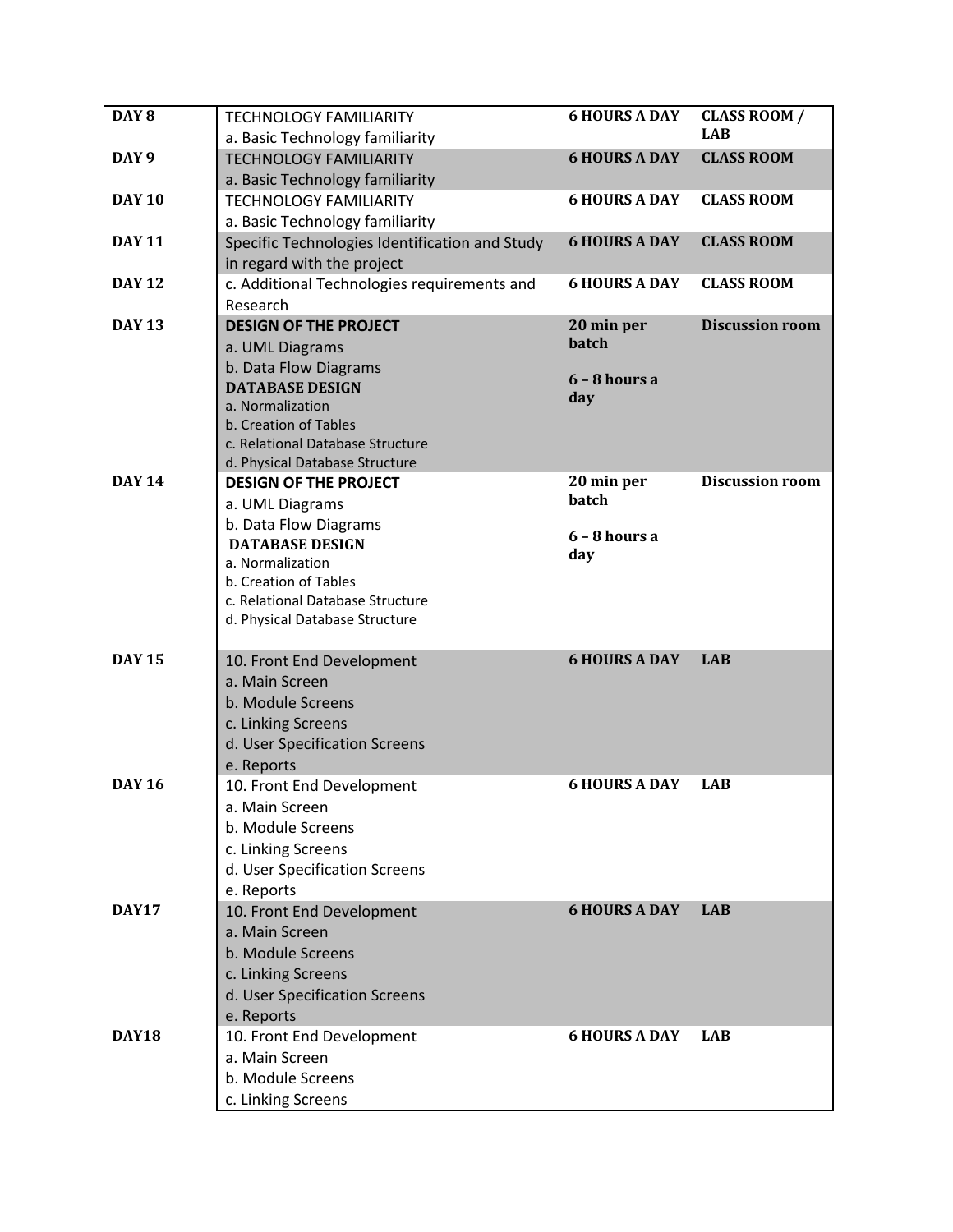|               | d. User Specification Screens                      |                      |            |
|---------------|----------------------------------------------------|----------------------|------------|
| <b>DAY 19</b> | e. Reports                                         | <b>6 HOURS A DAY</b> | <b>LAB</b> |
|               | 11. Logic and Algorithms<br>a. Business Rules      |                      |            |
|               | b. Business Logic                                  |                      |            |
|               | c. Validations                                     |                      |            |
|               | d. Algorithms                                      |                      |            |
| <b>DAY 20</b> | 11. Logic and Algorithms                           | <b>6 HOURS A DAY</b> | <b>LAB</b> |
|               | a. Business Rules                                  |                      |            |
|               | b. Business Logic                                  |                      |            |
|               | c. Validations                                     |                      |            |
|               | d. Algorithms                                      |                      |            |
| <b>DAY 21</b> | 11. Logic and Algorithms                           | <b>6 HOURS A DAY</b> | <b>LAB</b> |
|               | a. Business Rules                                  |                      |            |
|               | b. Business Logic                                  |                      |            |
|               | c. Validations                                     |                      |            |
|               | d. Algorithms                                      |                      |            |
| <b>DAY 22</b> | 12. Coding                                         | <b>6 HOURS A DAY</b> | <b>LAB</b> |
| <b>DAY 23</b> | 12. Coding                                         | <b>6 HOURS A DAY</b> | <b>LAB</b> |
| <b>DAY 24</b> | 12. Coding                                         | <b>6 HOURS A DAY</b> | <b>LAB</b> |
| <b>DAY 25</b> | 12. Coding continued                               | <b>6 HOURS A DAY</b> | <b>LAB</b> |
| <b>DAY 26</b> | 12. Coding Continued                               | <b>6 HOURS A DAY</b> | <b>LAB</b> |
| <b>DAY 27</b> | 13. Database Querying                              | <b>6 HOURS A DAY</b> | <b>LAB</b> |
|               | a. DDL, DML, TCL Commands & Scripts                |                      |            |
|               | b. Functions                                       |                      |            |
|               | c. Procedures                                      |                      |            |
|               | <b>Coding Continued</b>                            |                      |            |
| <b>DAY 28</b> | 14. Reports Generation.                            | <b>6 HOURS A DAY</b> | <b>LAB</b> |
|               | a. Identification of reporting tools               |                      |            |
|               | b. Synchronizing Reports with database             |                      |            |
|               | c. User requirement Specifications                 |                      |            |
|               | <b>Coding Continued</b>                            |                      |            |
| <b>DAY 29</b> | 14. Reports Generation. CONTINUED                  | <b>6 HOURS A DAY</b> | <b>LAB</b> |
|               | a. Identification of reporting tools               |                      |            |
|               | b. Synchronizing Reports with database             |                      |            |
|               | c. User requirement Specifications                 |                      |            |
| <b>DAY 30</b> | <b>Coding Continued</b><br><b>Coding Continued</b> | <b>6 HOURS A DAY</b> | <b>LAB</b> |
|               | <b>15. PRINTER SETTINGS</b>                        |                      |            |
|               | a. User requirement                                |                      |            |
|               | b. Reports type                                    |                      |            |
|               | c. Printer specifications                          |                      |            |
|               | d. Setting printers with software output           |                      |            |
|               | <b>16. EXECUTION</b>                               |                      |            |
|               | a. Executing the code                              |                      |            |
|               |                                                    |                      |            |